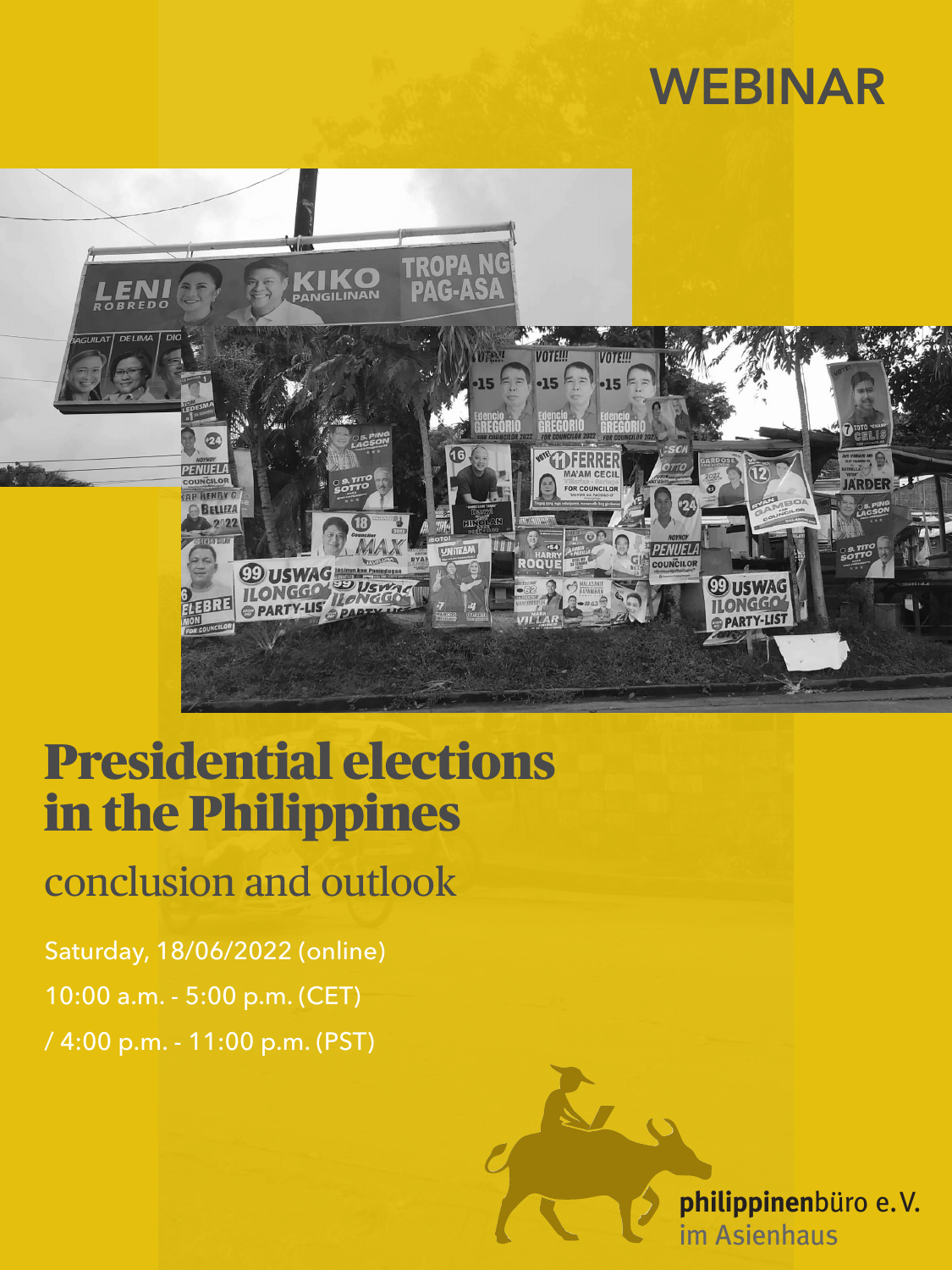## **WEBINAR**

On May 9th, the Philippines holds its general elections. People will vote for a new president, a new vice president, 12 senators, 300 congressmen and congresswomen, and 18.000 representatives on the regional and local level. The stakes are high. The candidates compete for the votes of 67,5 millions registered Filipin@ voters.

In June, almost six weeks after the elections and shortly before the institution of the new government we will analyze the elections as well as the online and offline campaigns: For whom did Filipin@s in the Philippines and overseas vote? Which factors influenced the elections? What role did social media play?

In the past years under the presidency of Rodrigo Duterte, the Philippine society at home and abroad has been severely polarized. Will the election results widen social rifts or will they enable new bridges? Can we expect more space for civil society or will it continue to shrink? Still, the new government has not been introduced. However, what are the prospects for the pandemic- and war-stricken economy? What significance will climate protection, adaptation and sustainable energy have for the new government? How will the new government position itself when it comes to the increasing discrimination against women and the LGBTQ+ community?

On June 18, 2022, the phillipinenbüro invites to a webinar to discuss these topics with civil society actors from the Philippines and Germany. We are looking forward to your participation, new perspectives and inspiring talks.

The webinar will mostly be held in English. A German translation will be provided. The detailed program will follow soon.